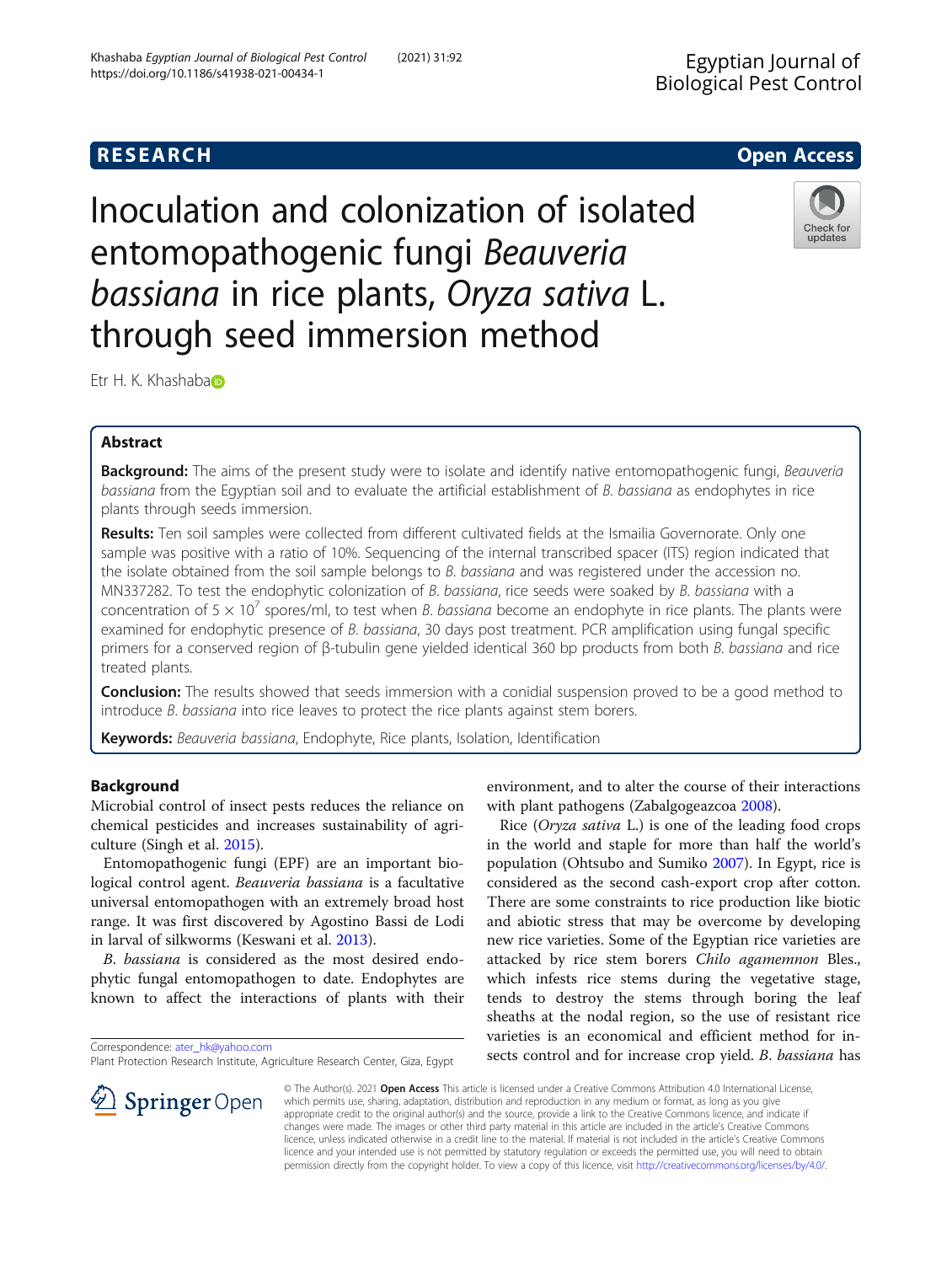been used as a biocontrol agent for the coleopteran pests of rice, but there is little knowledge about of its distribution in the rice ecology; therefore, the need to improve our understanding of the ecology of B. bassiana outside and inside the rice plant to allow a wider variety of biological control strategies (Yong et al. [2013\)](#page-6-0).

Several species of entomopathogenic fungi (EPF) occur naturally in different plant species (Vega et al. [2008](#page-6-0)). Artificial inoculations of plants with conidial suspension of B. bassiana have been applied using several methods such as seed soaking, soil drenching, leaf spraying, stem injection, and ridicule inoculation (Russo et al. [2018](#page-5-0)). Fungal endophytes are commonly defined as fungi that colonize the internal tissues of plants for some or all of their life cycle without causing visible signs of infection (Wilson [1995\)](#page-6-0). Plant colonization by fungal endophytes can either be localized or systemic (Yan et al. [2015](#page-6-0)). It is confirmed that fungal endophytes can significantly improve host plant tolerance to drought, insects, diseases, and nematodes and act as promoters of plant growth through the increasing of root length, dry and wet weights, crop yield, and even the nutritional status (Greenfield et al. [2016\)](#page-5-0).

The objective of the present investigation was to isolate and identify entomopathogenic fungus, B. bassiana from the Egyptian soil samples and to examine the seed inoculation methodology to establish B. bassiana as an endophyte in rice seedlings for further introducing a new variety of rice to be used in biological control program.

## Methods

## Sampling sites and collection of soil samples

Ten soil samples were collected from 2 different cultivated orchards with tomato, cabbage in Ismailia Governorate (Lat.: 30° 31′ 57.28′′ N, long.: 31° 49′ 12.55′′ E) during 2019. Within the given site, approximately 3 soil samples of 250 g each were taken and placed in polyethylene bags, sealed with an adhesive tape and transported to the laboratory.

Soil samples were processed using "Galleria baits method" (Zimmermann [1986\)](#page-6-0). Approximately 240 g soil, dampened with distilled water was placed in 250 g plastic container and 5 last instar larvae of Galleria mellonella (L.) were placed on the soil. Soil samples were checked every 3 days and dead larvae were removed. Then, they were placed on damp filter paper within a sterile petri dish and incubated at  $26 \pm 2$  °C for 7–14 days (De La Rosa et al. [2000](#page-5-0)). After the incubation period, fungi were isolated from larvae showing external mycelial growth on Sabouraud dextrose agar medium with 1% yeast extract (SDAY) in addition to 50  $\mu$ g/ml chloramphenicol and 50 μg/ml streptomycin (Meyling and Eilenberg [2007\)](#page-5-0).

## Molecular identification of Beauveria bassiana

Ribosomal regions were amplified by PCR from the extracted genomic DNA with some modification (Liu et al. [2000](#page-5-0)). Polymerase chain reactions (PCR) for the ITS rDNA region using forward primer TW81 (5-GTTTCC GTA GGT GAA CCT GC-3) and reverse primer AB28 (5-ATA TGC TTA AGT TCA GCG GGT-3) (Joyce et al. [1994\)](#page-5-0) were used.

PCR reaction mixture consisted of 1 μl of DNA (50 ng/μl), 10 μl of Master mix BioMix™ (Bioline), and 1 μl (25 pM) each of the forward and reverse primers and made up to a final volume of 20 μl with sterile double distilled water. PCR conditions included initial denaturation at 94 °C for 5 min, followed by 35 cycles of 94 °C for 45 s., 55 °C for 1 min, and72 °C for 1 min, followed by a final extension at 72 °C for 5 min. The products were analyzed on 1.2% agarose gels with TAE buffer.

The PCR products were purified using Wizard® SV Gel and PCR clean-Up system Kit (Promega) following the manufacturer's instructions. PCR products were sequenced in both directions by the Macrogen Inc. service, South Korea. The data obtained were evaluated with Finch TV (Blast) programs. The identity of approximately 532 bp sequence was confirmed by a BLAST (Basic Local Alignment Search Tool) search at NCBI and the obtained sequences were submitted and located at the NCBI database with the accession number.

### The endophytism of B. bassiana in rice plants by seed inoculation

Two hundred rice seeds were surface sterilized by immersion in 70% ethanol for 1 min with constant shaking, then 15 min in 2% sodium hypochlorite (NaOCl), followed by 3 washes in sterile water; seeds were then soaked for 24 h in sterile distilled water. Spore concentrations of fungus were zero (control), and  $5 \times 10^7$  spores/ml with 0.01% sterile aqueous Triton X-100 (treatment) based on inoculum concentrations used in previous studies of endophytic entomopathogens (Gurulingappa et al. [2010](#page-5-0)). The beakers containing the soaked seeds and the fungal concentration were placed in a dark environment chamber at 28 °C until the next day for planting. For the control, rice seeds were immersed with sterile water. Soaked seeds were planted in individual pots (15 cm diameter) containing sterilized soil consisting of peat moss, vermiculite, and clay. All plants were grown in a greenhouse at 25 °C with natural photoperiod for the duration of the experiment. Pots were placed in a completely randomized design, watered as needed, and no fertilizer was applied throughout the experiments.

#### Evaluation for endophytic presence of B. bassiana in rice

Diagnostic PCR analysis was applied to confirm the presence of the target endophytes in 50 experimental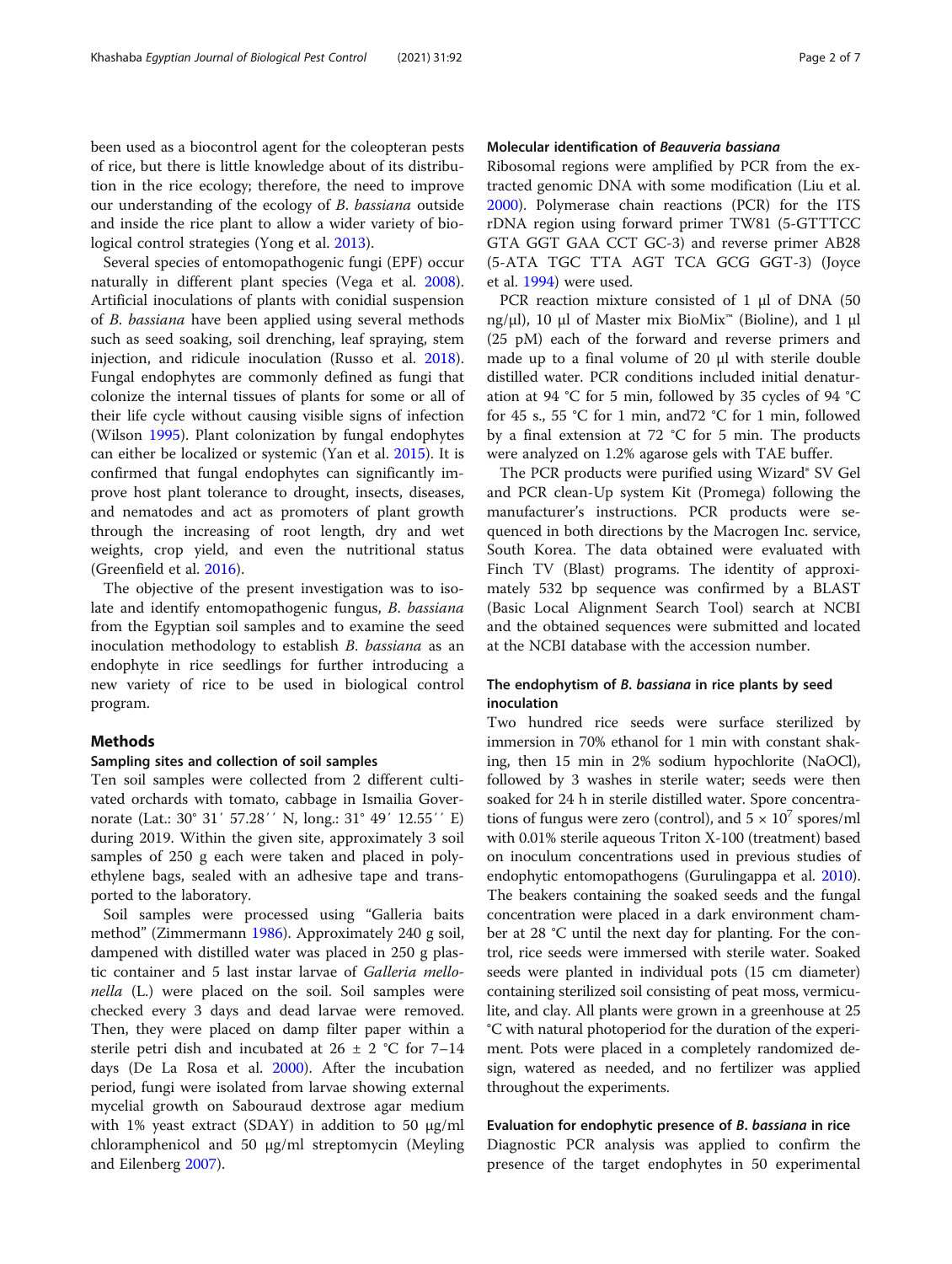plants in the greenhouse experiments after 30 days; DNA was extracted from B. bassiana, B. bassiana-treated rice plants and untreated rice plants (negative control) utilizing the CTAB protocol (Rogers and Bendich [1985](#page-5-0)). Primers for ITS rDNA region were designed as follows: forward primer TW81 (5-GTTTCC GTA GGT GAA CCT GC-3) and reverse primer AB28 (5-ATA TGC TTA AGT TCAG CG GGT-3) (Joyce et al. [1994\)](#page-5-0) and conserved region of fungal β-tubulin gene (360bp) (Bt2a-fwd: 5′-GTAACCAA ATCGGTGCTGCTTTC-3′and Bt2b-rev: 5′-ACCC TCAGTGTAGTGACCCTTGGC-3′) (Glass and Donaldson [1995\)](#page-5-0) were used.

PCR reaction was set up in a total volume of 20  $\mu$ l. The reaction mixture consisted of 1 μl of DNA (50 ng/ μl), 10 μl of Master mix BioMix<sup>™</sup> (Bioline), and 1 μl (20 pM) each of the forward and reverse primers and filled to a final volume of 20 μl with sterile double distilled water.

The PCR program for ITs primers was set as described above and for β-tubulin gene as follows: an initial cycle of 94 °C for 4 min, followed by 30 cycles at 94 °C for 30 s, 55 °C for 1 min, and 72 °C for 30 s, followed by a final extension at 72 °C for 2 min. PCR products were visualized on a 2% agarose gel to determine the presence of the inoculated fungal endophytes based on amplification of a DNA fragment of the expected size (positive control). PCR products were then sequenced in both directions using the same primers as used for the initial PCR reactions. The sequences were compared to the entries in GenBank database using BLASTn program.

## Detection of B. bassiana by light micrograph in treated rice leaves

It was intended to carry out a comparative microscopically analysis on plant materials which showed the most prominent response of the investigated treatment.

Specimens were killed and fixed at least for 48 h in FAA (10 ml formalin, 5 ml glacial acetic acid, 50 ml ethyl alcohol 95%, and 35 ml distilled water). The specimen was washed in 50% ethyl alcohol, dehydrate in normal butyl alcohol series, embedded in paraffin wax of melting point 56 °C, sectioned to a thickness of 20 μm, double stained with crystal violet/erythrosine combination, cleared in xylem, and mounted in Canada balsam (Nassar and El-Sahhar [1998](#page-5-0)). Sections were microscopically analyzed and photomicrographed.

### Results

Out of 10 soil samples collected from different regions at Ismailia Governorate, only one sample was positive to EPN from a field cultivated with tomato with a ratio of 10%. From phenotypic appearance of the mummified G. mellonella after death, and became entirely covered with white mycelia after exposure to high humidity, so defined as B. bassiana fungus. Based on the molecular characterization, the ITS region was amplified, sequenced, and the isolate was confirmed to be B. bassiana as the phenotypic identification. The sequence was deposited in the NCBI GenBank database with the accession number (MN337282). The phylogenetic tree was made for the isolate with other B. bassiana isolates found in NCBI GenBank (Fig. [1\)](#page-3-0).

## Effect of inoculation method on colonization of B. bassiana as endophytes in rice

Spore germination of *B. bassiana* isolate used to inoculate the rice seed was > 90%. The usage of seed immersion technique successfully introduced the B. *bassiana* isolate into rice plants with a ratio  $\sim$  70% of the treated plants after 30 days of greenhouse trial. Also the fungal isolate was successfully recovered from the stem and leaves of rice plants, which clearly indicated that rice, can serve as a good host for B. bassiana endophyte. No growth of EPN was observed in the non-inoculated controls. The plant colonization by B. bassiana isolate was determined by the detection of the fungus following the inoculation process through PCR amplification of the ITs sequence producing a single PCR product of  $\sim$ 750 bp (Fig. [2](#page-3-0)).

## PCR amplification using primers specific for fungal βtubulin gene

The PCR using β-tubulin gene primers amplified a 360 bp product in B. bassiana and in B. bassiana-treated rice plants, but not in untreated rice (Fig. [3\)](#page-3-0). Furthermore, the alignment of <sup>β</sup>-tubulin PCR sequences from B. bassiana and B. bassiana-treated rice plants was almost identical in sequence as shown in (Fig. [4](#page-4-0)). Also, the amplified 360 bp sequence showed 99% similarity with the βtubulin-like (TUB2) gene of *B. bassiana* strain isolate A2B (Amatuzzi et al. [2018\)](#page-5-0).

#### Colonization of B. bassiana in the rice tissue

The presence of *B. bassiana* as an endophyte was detected by a cross-section of the cell wall concerning the penetration hole through the rice tissues entering through the radicle and emerging through the leaves. Figure [5](#page-4-0) showed that the infection of *B. bassiana* was focusing on the phloem for extracting nutrients produced. The epidermal cell wall penetration showed that the plant cell wall was completely punctured and some hyphae were detected growing through the xylem vessels (Fig. [5](#page-4-0)). No emergence was observed of B. bassiana on the surface of rice leaves or stems.

## **Discussion**

B. bassiana is found to be one of the common residents of the soil. In this study, it was detected using the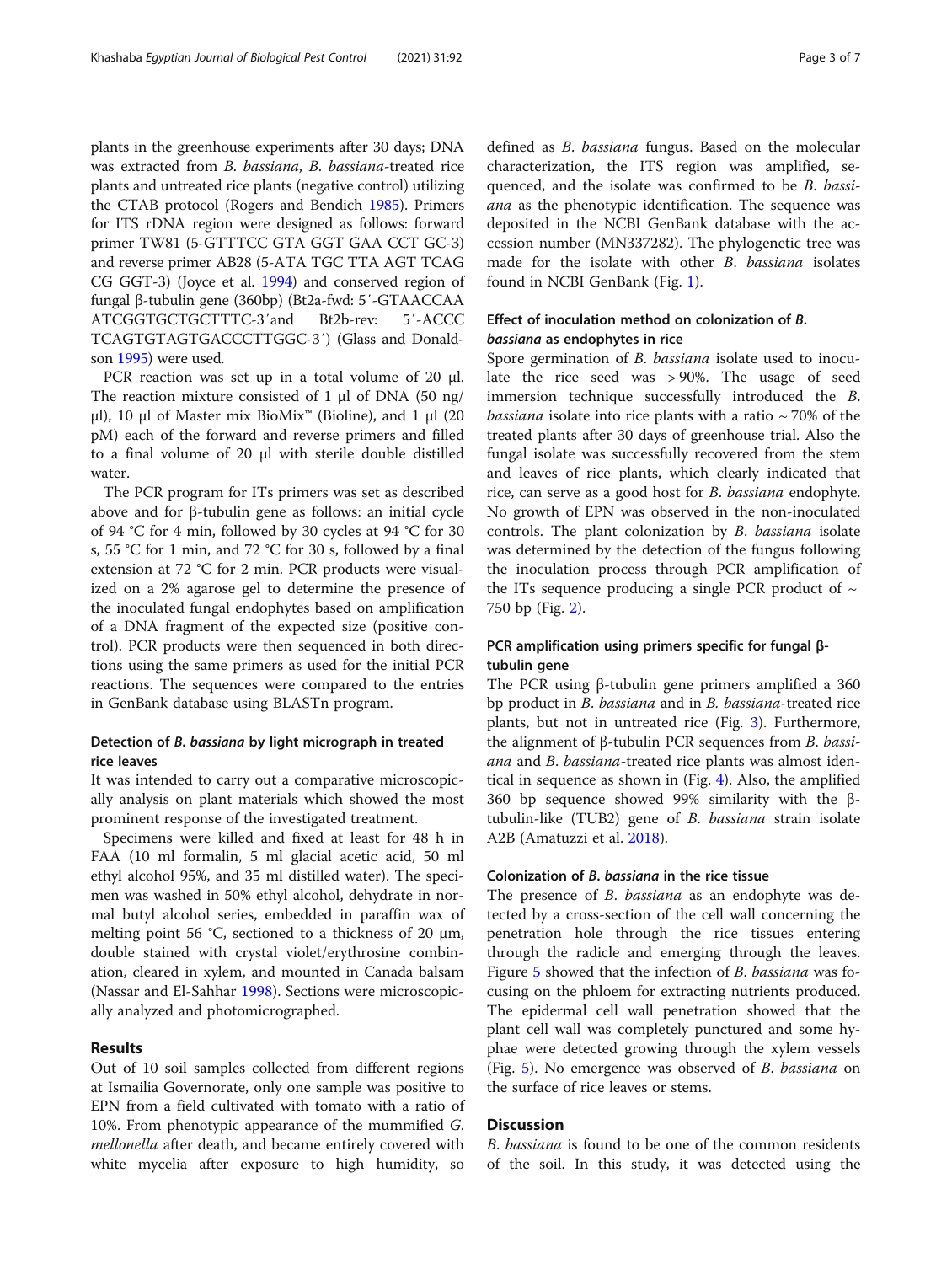<span id="page-3-0"></span>

Galleria bait method as described by (Uztan et al. [2016\)](#page-6-0), a good tool for isolation of EPF from soil as reported by Tuininga et al. [\(2009](#page-6-0)). Dead Galleria individuals from the positive soil sample from tomato field were pink in color and became entirely covered with white mycelia when exposed to humidity as reported by Humber ([1997\)](#page-5-0).

Molecular identification is more important in solving taxonomy problems and to identify fungi at the species level correctly than morphological identification which has many difficulties (Uztan et al. [2016\)](#page-6-0). Usage of ITs for the molecular identification of fungi confirmed the phenotypic identification. This was reported by Uztan et al. ([2016](#page-6-0)). ITS region of rDNA has been considered as a barcode for molecular identification and phylogenetic studies for most of the fungi. Sequence data sets were cleared up and deposited in databases GenBank under accession number MN337282. Studying genetic homogeneity among B. bassiana isolates from NCBI database showed similar genetic distances of the isolated B. bassiana and other isolates from China and Costa Rica with accession no. MN733013 and MH922811. This agree with the data obtained by Sayed et al. [\(2018\)](#page-5-0) who mentioned that the isolated samples showed similar genetic distances to the other isolates of Uzbekistan and Chinese isolates.

Parsa et al. ([2013\)](#page-5-0) reported that crop species/cultivar selected, the fungal entomopathogen species strain used and the concentration of the inoculum, the age of the plant during inoculations, the plant's growing conditions, and the plant treatments were factors that could influence the establishment of EPF as an endophyte. As reported in earlier studies, B. bassiana was considered as the most presumed endophytic EPF at present (Singh et al. [2015](#page-5-0)). Wherefore, the present study demonstrated that seed immersion method was more effective with the usage of fungal strain *B. bassiana*. This finding disagreed with Saragih et al. [\(2019](#page-5-0)) who observed that the seed immersion method gave the lowest percentage of colonization in leaf and stem, while gave the highest percentage of colonization in the root of wheat isolate. The application of B. bassiana using seed treatment method would colonize rice plant better in sterile soil than in non-sterile soils which agreed with Bamisile et al. [\(2018](#page-5-0)).

As reported by Biswas et al. ([2011](#page-5-0)), endophyte's detection methods based on media cultures are subject to false positives and false negatives. So, the development of more functional detection and quantification methods, like (PCR) assays, is well justified. PCR amplifications with ITS primers of gDNA obtained from B.



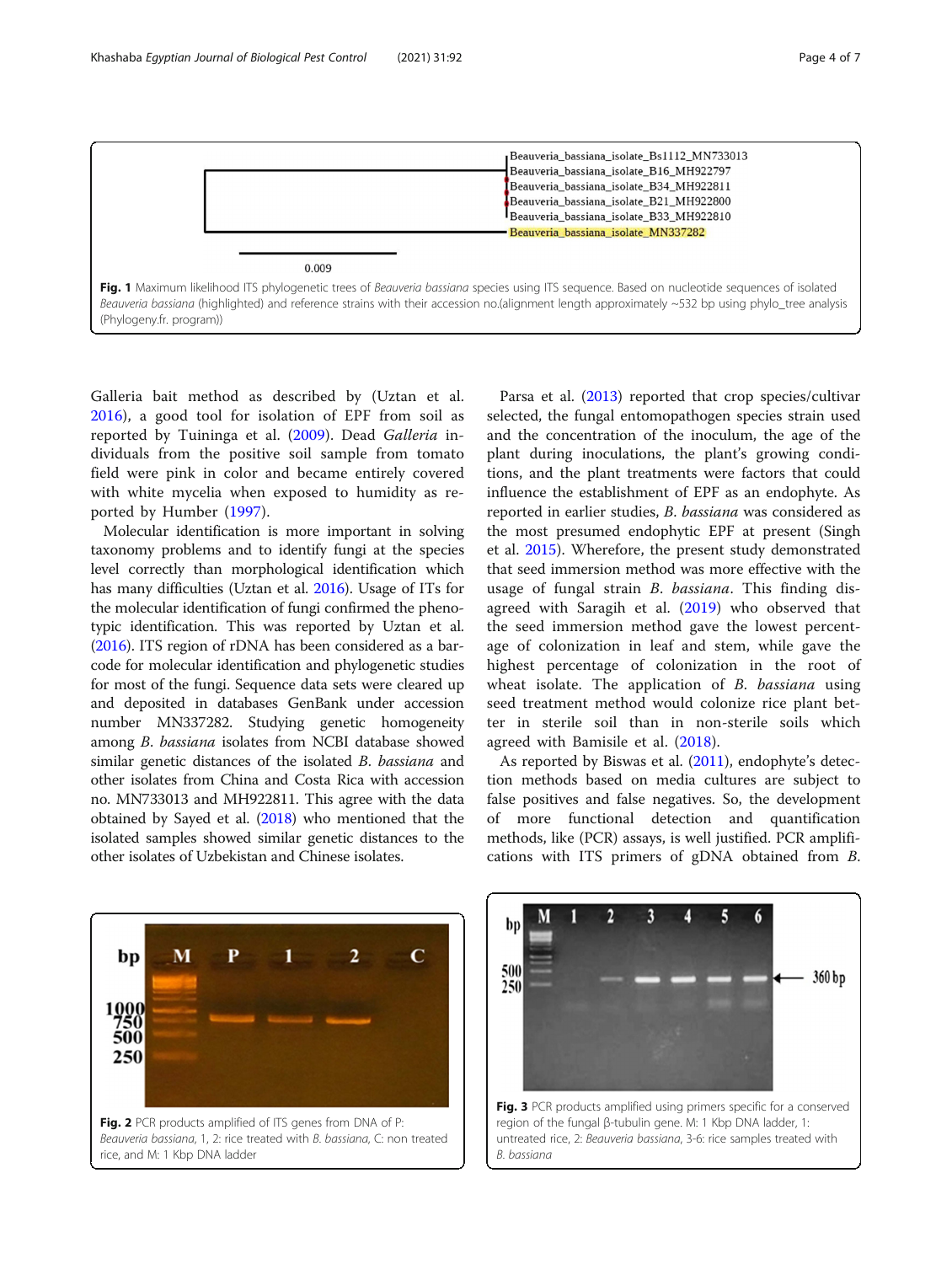<span id="page-4-0"></span>

bassiana and from surface-sterilized B. bassiana-treated rice plants produced large single PCR products of  $\sim$  750 bp and were BLASTed showing 100% similarity. This agree with Quesada-Moraga et al. [\(2006\)](#page-5-0) as amplified  $\sim$ 750 bp PCR products isolated from surface-sterilized opium poppy seeds or seedlings and were BLASTed revealing that the B. bassiana and opium poppy sequences shared 100% similarity with 2 reported ITS1-5.8S-ITS2 sequences. β-tubulin gene was used to amplify DNA from rice treated plants for the examination of endophytic appearance giving positive results. Moreover, the PCR products from *B. bassiana* and rice treated with the fungi were identical in sequence alignments, so it is concluded that the B. bassiana isolate found endophytically in rice plants is the one established through artificial inoculation. These findings agreed with Reddy et al. ([2009](#page-5-0)) when using a similar molecular technique, and reported

that using fungal-specific β-tubulin gene primers gave positive results in B. bassiana and sorghum treated with B. bassiana and they were identical in sequences. While these results disagreed with Ownley et al. ([2008](#page-5-0)) as assigned their failure to detect B. bassiana in B. bassiana-treated tomato seedlings, even though it was endophytically present due to the use of universal primers rather than fungal specific primers.

Many endophytes locally infect plant parts, being restricted to a small tissue area. Some endophytes may be found in specific plant parts such as roots, leaves, or twigs, while others may infect several of these parts (Stone et al. [2004](#page-6-0)).

Light micrograph was used to detect the colonization of B. bassiana in rice tissues and indicated the distortion of the plant cell cuticle caused by the hyphae of B. bassiana focusing on the phloem of the rice plants and the

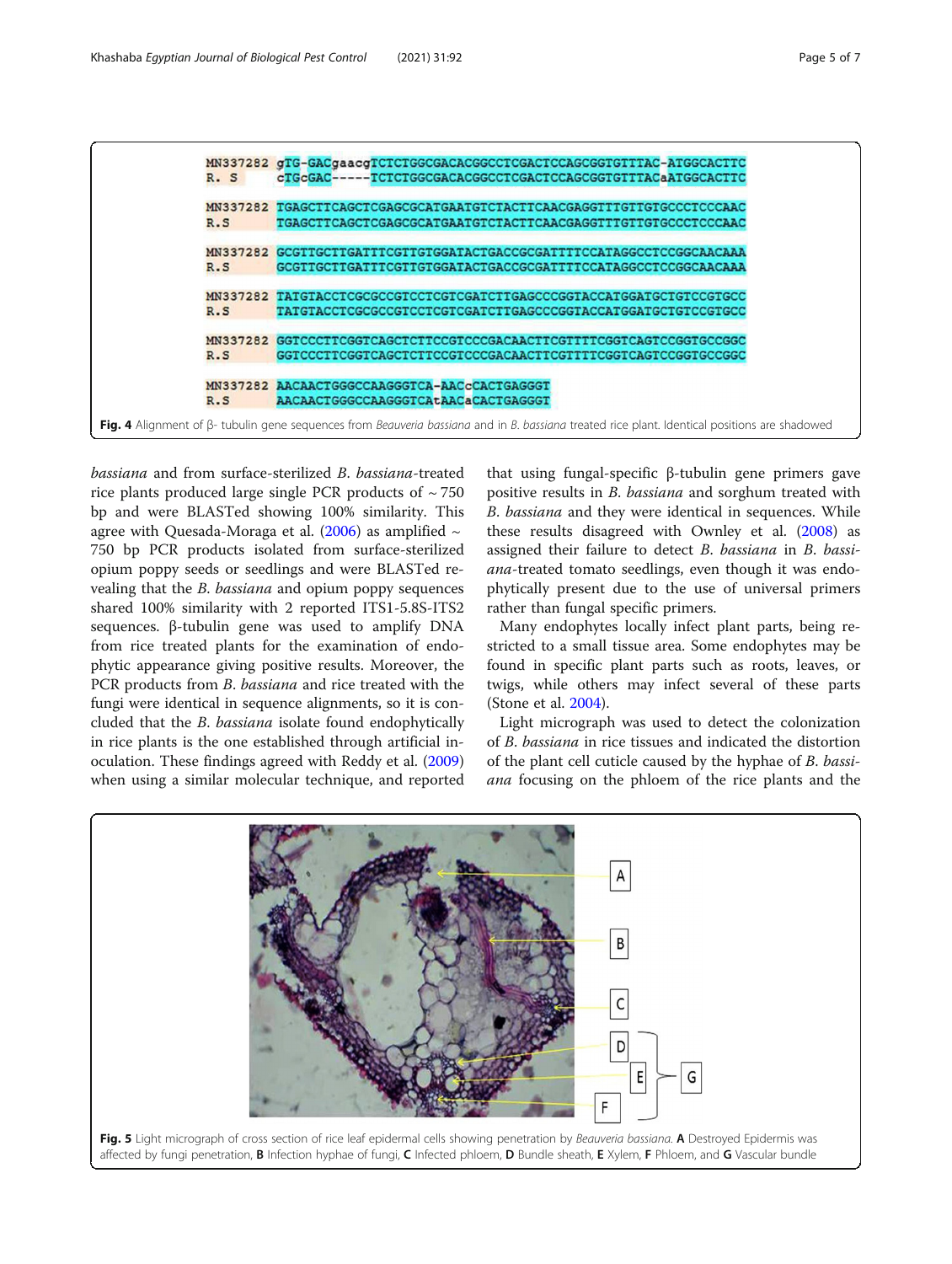<span id="page-5-0"></span>penetration occurred from small hole, which agree with the findings of Quesada-Moraga et al. (2006). They observed the endophytic B. bassiana as relatively short hyphal growth followed by cuticle penetration from a hole to the parenchyma cells and sometimes found in the xylem vessels which could enable the fungus to move within the plant, and provide overall insecticidal protection.

Furthermore, some investigations should be undertaken on the response of the long term establishment throughout the entire life of the inoculated plants. A study of the inheritance of B. bassiana in the next generation on the seeds from infected plants and the virulence of the endophytic fungus in rice against rice stem borers is needed.

## Conclusion

The present study demonstrated that B. bassiana can be established as an endophyte in rice plants without an opposite effect on plant growth, and stated that seed inoculation with a conidial suspension proved to be an effective method to introduce B. bassiana into rice plants.

#### Abbreviations

ITS: Internal transcribed spacer; B. bassiana: Beauveria bassiana; βtubulin: Beta-tubulin

#### Acknowledgements

We would like to thank Prof. Dr. Gamal A. El Kady (Department of plant protecion, Faculty of Agriculture, Suez Canal University), Prof. Dr. Reda E. Moghaieb (Department of Genetics, Faculty of Agriculture, Cairo University) for helping in the critical reading of the manuscript. And Dr. Ahmed Eisa Ghoniem (Department of botany, Faculty of Agriculture, Cairo University) for helping in Light micrograph analysis.

#### Author's contributions

E.H.K.K. design the experiments and practical work and manuscript writing. The author(s) read and approved the final manuscript.

#### Funding

Not applicable.

#### Availability of data and materials

All datasets are presented in the main manuscript.

#### **Declarations**

Ethics approval and consent to participate Not applicable

#### Consent for publication Not applicable.

#### Competing interests

The authors declare that they have no competing interests.

#### Received: 23 February 2021 Accepted: 10 May 2021 Published online: 12 June 2021

#### References

Amatuzzi RF, Poitevin CG, Poltronieri AS, Zawadneak MAC, Pimentel IC (2018) Entomopathogenic fungi as a biological control agent against Duponchelia fovealis Zeller (Lepidoptera: Crambidae). Insects 19:9(2). [https://doi.org/10.33](https://doi.org/10.3390/insects9020070) [90/insects9020070](https://doi.org/10.3390/insects9020070)

- Bamisile B, Dash CK, Akutse KS, Ravindran K (2018) Prospects of endophytic fungal entomopathogens as biocontrol and plant growth promoting agents: an insight on how artificial inoculation methods affect endophytic colonization of host plants. Microbiol Res 217:34–50. [https://doi.org/10.1016/j.](https://doi.org/10.1016/j.micres.2018.08.016) [micres.2018.08.016](https://doi.org/10.1016/j.micres.2018.08.016)
- Biswas C, Dey P, Satpathy S, Satya P (2011) Establishment of the fungal entomopathogen Beauveria bassiana as a season long endophyte in jute (Corchorus olitorius) and its rapid detection using SCAR marker. BioControl 57: 565–571
- De La Rosa W, Segura HR, Barrera JF, Williams T (2000) Laboratory evaluation of the impact of entomopathogenic fungi on Prorops Nasuta (Hymenoptera: Bethylidae), a parasitoid of the coffee berry borer. Environ Entomol 29:126–131
- Glass NI, Donaldson GC (1995) Development of primer sets designed for use with the PCR to amplify conserved genes from filamentous ascomycetes. Appl Environ Microbiol 61(4):1323–1330 PMid: 7747954
- Greenfield M, Gómez Jiménez MI, Ortiz V, Vega FE, Kramer M, Parsa S (2016) Beauveria bassiana and Metarhizium anisopliae endophytically colonize cassava roots following soil drench inoculation. Biol Control 95:40–48
- Gurulingappa P, Sword GA, Murdoch G, McGee PA (2010) Colonization of crop plants by fungal entomopathogens and their effects on two insect pests when in planta. Biol Control 55:34–41
- Humber RA (1997) Fungi: identification. In: Lacey LA (ed) Manual of techniques in insect pathology. Academic, London, pp 153–185 J Funct Foods 5(2): 689-697.
- Joyce SA, Burnell AM, Powers TO (1994) Characterization of Heterorhabditis isolates by PCR amplification of segments of mtDNA and rDNA genes. J Nematol 26:260–270
- Keswani C, Singh SP, Singh HB (2013) Beauveria bassiana: status, mode of action, applications and safety issues. Ijor 3(1):16–20
- Liu D, Coloe S, Baird R, Pedersen J (2000) Rapid mini-preparation of fungal DNA for PCR. J Clin Microbiol 1:471
- Meyling NV, Eilenberg J (2007) Methods for isolation of entomopathogenic fungi from the soil environment. Lab Manual 32:818–890 <http://orgprints.org/11200>
- Nassar MA, El-Sahhar KF (1998) Botanical preparation and microscopy (Microtechniques). Academic Bookshop, Dokki, p 219
- Ohtsubo K, Sumiko N (2007) Cultivar identification of rice (Oryza Sativa L.) by polymerase chain reaction method and its application to processed rice products. J Agric Food Chem 55(4):1501–1509
- Ownley BH, Griffin MR, Klingeman WE, Gwinn KD, Moulton JK, Pereira RM (2008) Endophytic colonization and plant disease control. J Inverte Pathol 98:267–270
- Parsa S, Ortiz V, Vega FE (2013) Establishing fungal entomopathogens as endophytes: towards endophytic biological control. J Vis Exp 74(50360):1–5
- Quesada-Moraga E, Landa BB, Munoz-Ledesma J, Jimenez-Diaz RM, Santiago-Alvarez C (2006) Endophytic colonization of opium poppy Papaver somniferum by an entomopathogenic Beauveria bassiana strain. Mycopathology 161:323–329
- Reddy NP, Akbar PA, Devi UK, Sharma HC, Reineke A (2009) Treatment of millet crop plant (Sorghum bicolor) with the entomopathogenic fungus (Beauveria bassiana) to combat infestation by the stem borer, Chilo partellus Swinhoe (Lepidoptera: Pyralidae). J Asia Pac Entomol 12:221–226
- Rogers SO, Bendich AJ (1985) Extraction of DNA from milligram amounts of fresh, herbarium and mummified plant tissues. Plant Mol Biol 5:69–76
- Russo ML, Pelizza SA, Vianna MF, Allegrucci N, Cabello MN, Toledo AV, Mourelos C, Scorsetti AC (2018) Effect of endophytic entomopathogenic fungi on soybean Glycine max (L.) Merr. growth and yield. J King Saud Univ Sci 31(4): 728-36. <https://doi.org/10.1016/j.jksus.2018.04.008>
- Saragih M, Nurbailis T, Yusniwati (2019) Entomopathogenic fungus, Beauveria bassiana to red chili (Capsicum annuum L.) with different inoculation methods. In: The 4th Inter Confer on Biolo Sci Biotchnol IOP Conf. Series: Earth and Environmental Science IOP Conf. 305. [https://doi.org/10.1088/1](https://doi.org/10.1088/1755-1315/305/1/012070) [755-1315/305/1/012070](https://doi.org/10.1088/1755-1315/305/1/012070)
- Sayed SM, Ali EF, El-Arnaouty SA, Mahmoud SF, Amer SA (2018) Isolation, identification, and molecular diversity of indigenous isolates of Beauveria bassiana from Taif region, Saudi Arabia. Egypt J Biol Pest Control 28:47
- Singh HB, Keswani C, Ray S, Yadav SK, Singh SP, Singh S, Sarma BK (2015) Beauveria bassiana: biocontrol beyond lepidopteran pests. Springer International Publishing Switzerland K.S. Sree, A. Varma (eds.). Biocontrol